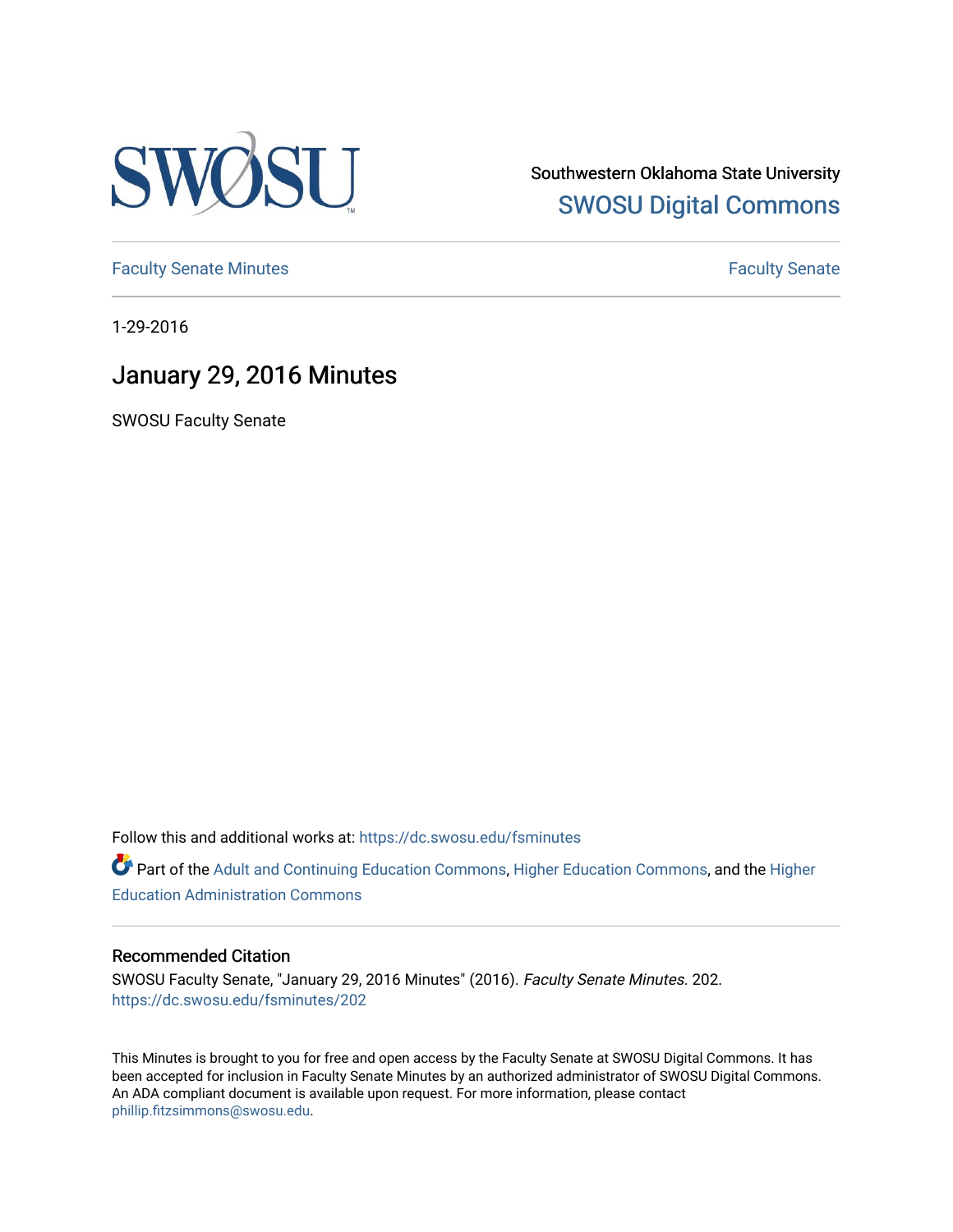### SWOSU Faculty Senate

## January 29, 2016 Approved Minutes

- I. **Call to Order**: Faculty Senate President Jared Edwards called the meeting to order at 2:03 pm in HEC 201.
- II. **Establishment of a Quorum**: The following members were in attendance: Tammy Blatnick, John Bradshaw, Krista Brooks, Brad Bryant, Lisa Castle, Dayna Coker (via ITV), Tommye Davis (via ITV), Stacey DiPaolo, Jerry Dunn, Jared Edwards, Kristin Griffeath, Ryan Haggard, Tiffany Kessler, Sunu Kodumthara, Ron Koehn, Doug Linder, Jim Long, Scott Long, Kris Mahlock, Tom McNamara, Evette Meliza, Bo Pagliasotti, Cynthia Pena, Linda Pye, Les Ramos, Ann Russell, Lisa Schroeder, Karen Sweeney, LeaAnne Hume (for Marcy Tanner), Wayne Trail, Muatasem Ubeidat, Trisha Wald and Austin Cantrell (SGA Representative).
- III. **Certification of Substitutes**: LeaAnne Hume for Marcy Tanner (Nursing).

### IV. **Presentation of and discussion with visitors**:

- a. Dr. South and Dr. Varner
- b. Dr. South and Dr. Varner talked with faculty senators regarding concerns with international students, changes to summer school pay, budget concerns, and faculty academic freedom.
- V. **Approval of Minutes**: Minutes approved via a voice vote with no opposition.

### VI. **Announcements:**

### **a. President Jared Edwards**

- *i. Executive Council Meeting of 1/25/16*
	- 1. Legislative Update
		- a. 107 Gun Bills—any could be amended to address campuses
		- b. OLAP—bill to require that any student receiving OLAP start at a 2 year institution
		- c. Several bills looking for ways to raise teacher salaries
		- d. Bill related to restroom and gender restrictions
		- e. Bill to block co-ed campus housing
		- f. Bill to consolidate governing bodies for two year institutions
		- g. Bill to remove state scholarships for felony or misdemeanor offenses related to drugs, alcohol, or sexual assault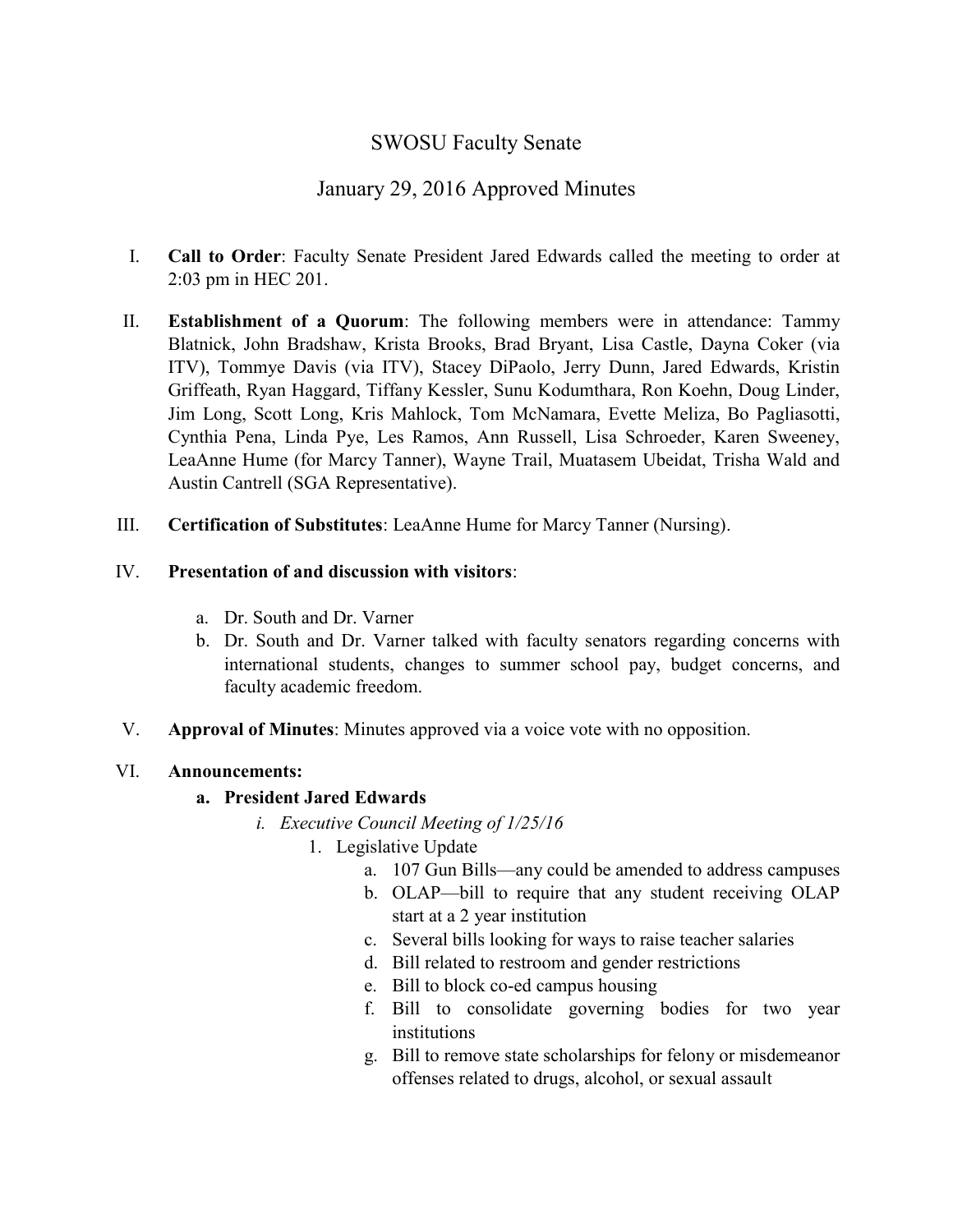- h. Bill to block out-of-state athletic scholarships at two (2) year institutions
- i. Bill to block any business with Iran
- j. Bill to cut taxes
- k. Bill to roll back most recent tax cut
- l. Bills related to removing tax credits
- m. Possible second Revenue Failure would impact us at 300- 600K
- n. Cuts will probably be seen as our base for next year's budget
- 2. State Budget Updates
	- a. Travel—be politically careful, this is the message coming from the state chancellor
- 3. Gold Program is probably ending but the university is trying to find other options
- 4. Retention
	- a. Not about teachers, but transformations must be major innovation because minor tweaks don't work
	- b. Focus on supportive services
- 5. Recruiting efforts
	- a. New collaboration with Clinton focusing on Hispanic students
- *ii. Administrative Council Meeting of 1/25/16*
	- 1. Unknown prank caller targeting campus
	- 2. New Phone service from Dobson Technologies is active
	- 3. Online course evaluations through Canvas were successful for nursing and now available for everyone
	- 4. Freshman Orientation Survey closing next week
	- 5. 150 Students are registered for April  $1<sup>st</sup> NSO$
	- 6. Over 2000 Freshman are already admitted
	- 7. SWIM is March  $24<sup>th</sup>$
	- 8. Scholarship Applications are due by March  $1<sup>st</sup>$
	- 9. Math CPT went from 15 to 40 questions—1 to 2 hours
	- 10. New ITV equipment has been installed in two rooms
	- 11. Kyle Bush is new member of CETL
	- 12. This semester trainings will be offered through CETL at regular times and by appointment
	- 13. CETL online course review is now 2 pages long with a reduction from 84 to 27 criteria
	- 14. Fall Graduation numbers were up
	- 15. Remind Students to Apply for Graduation
	- 16. February  $8^{th}$  to  $15^{th}$  will be early term grading
	- 17. All enrollment numbers are up over 4%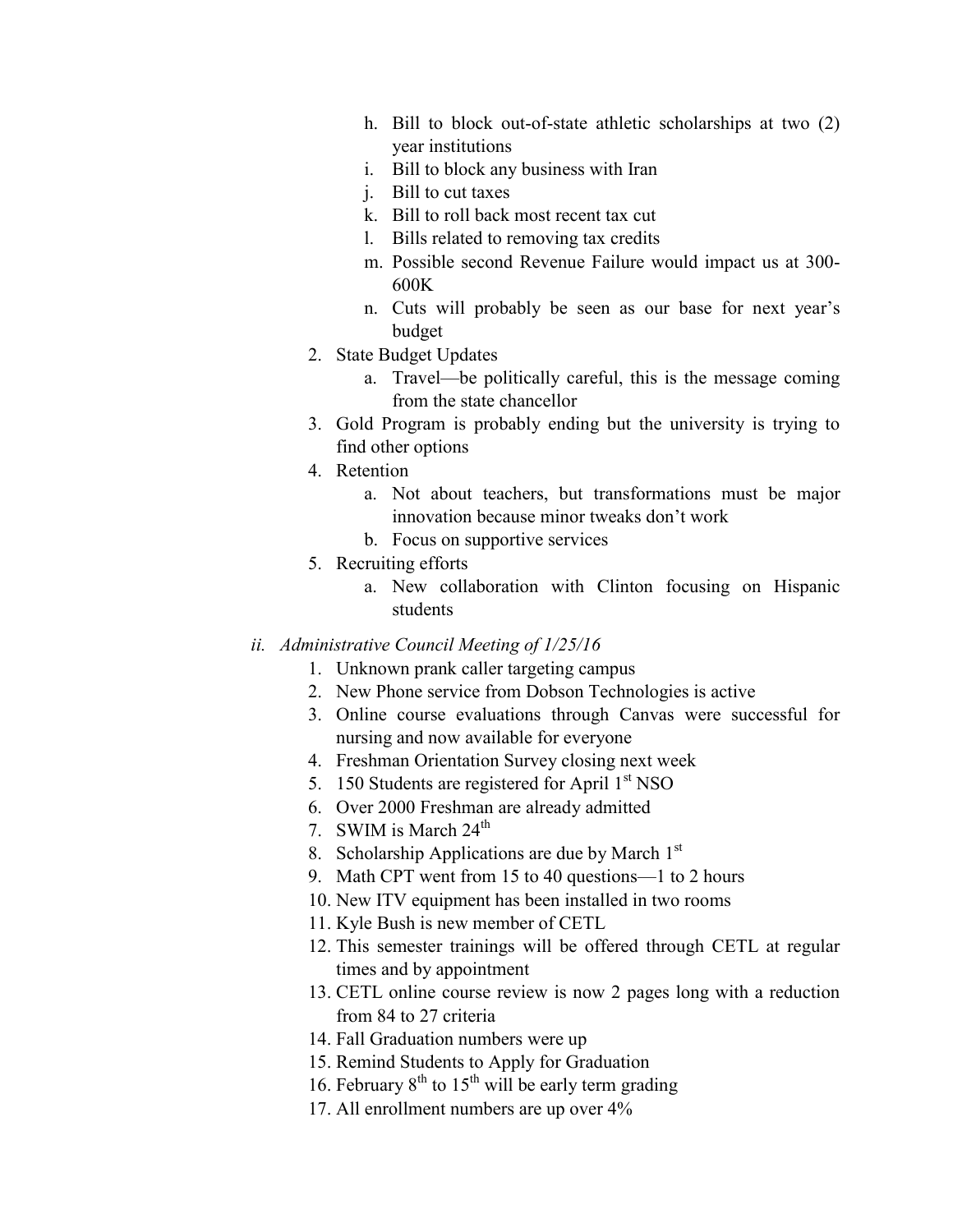- 18. International student enrollment is up 39% from last spring and up 11% from the fall
- 19. 45% of International Students made fall honor roll
- 20. Writing Center is now open
- 21. Let's Talk About SWOSU and Brown Bag Seminars are now in HEC 213
- 22. Sharron Manning mentioned a concurrent student orientation guide being used at Sayre
- 23. Most students who are reporting parent education levels at high school only or less do not report as first generation college students
- 24. Tutoring schedules reported to Ruth Boyd will be centrally published
- 25. We are 5,000 credit hours above estimates used for planning this year's budget
- 26. Physical plant projects are paid for through a dedicated trust fund
- 27. Oklahoma received a \$9million cut from the recent Powerball
- *iii. Meeting with Provost on 1/25/16*
	- 1. Discussion of budget
	- 2. Discussion of international student challenges

### **b. Secretary/Treasurer Trisha Wald**

- i. Roll Sheet—please sign.
- ii. Treasurer's Report
	- 1. BancFirst
		- a. December Balance: \$1408.74
		- b. Current Balance: \$1408.74
	- 2. University Account
		- a. December Balance: \$105.01
		- b. Current Balance: \$105.01
- c. **President-Elect Tom McNamara**: Nothing to report.
- d. **Past President Evette Meliza**: Nothing to report.
- e. **Student Government President Austin Cantrell**: Nothing to report.

#### VII. **Reports from Standing and Ad Hoc Committees**: None.

#### VIII. **Unfinished Business**:

- a. Due to concerns stemming from the perception that the Faculty Senate discussion regarding international students has resulted in no specific action, it is proposed the Faculty Senate authorize the following actions in given order:
	- i. The President of the Faculty Senate shall seek specific information on the current timetable for addressing the successful transition of international students.